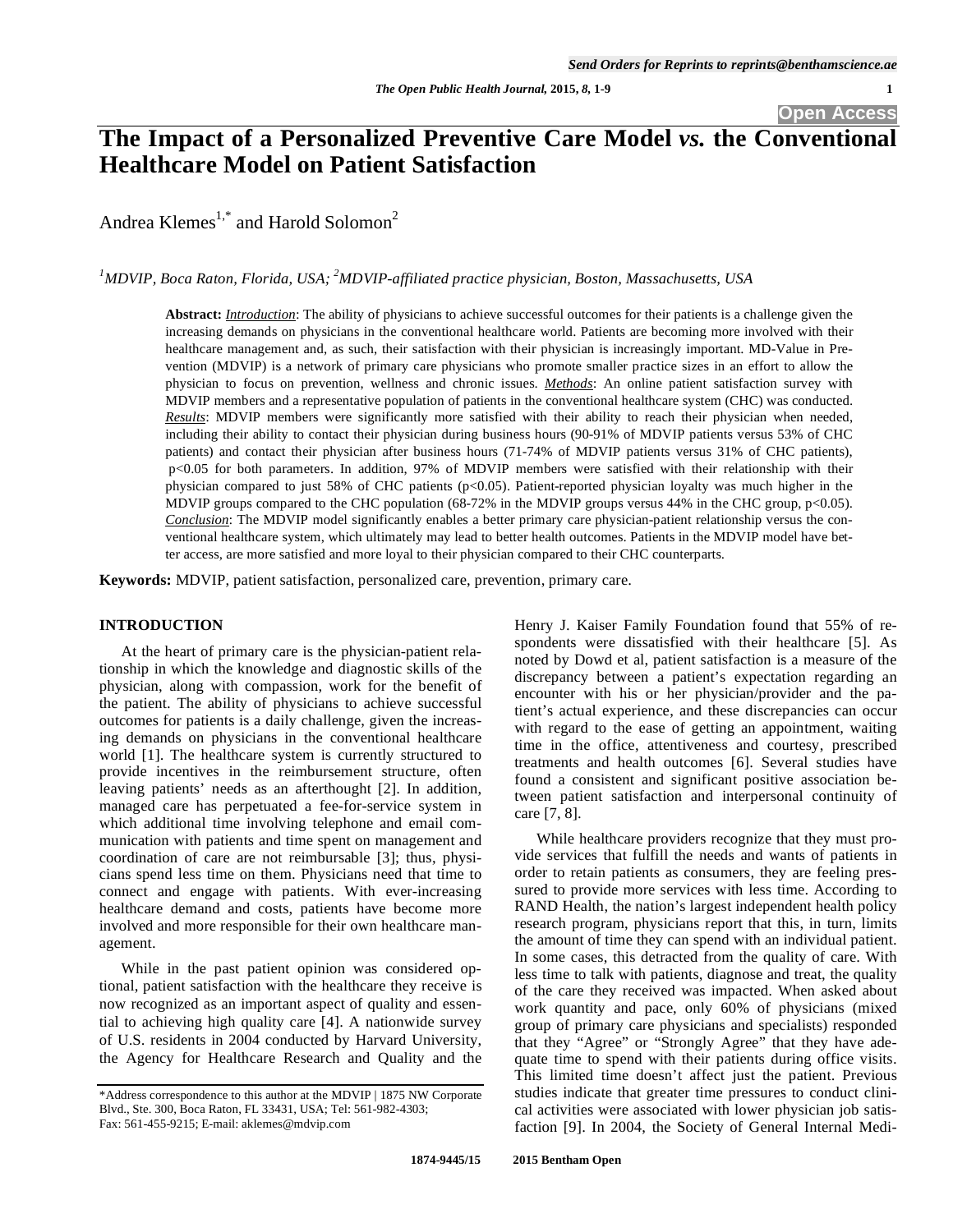cine (SGIM) Task Force published a report recommending that barriers which keep physicians from spending adequate time with patients need to be removed, and physicians should provide patient-centered, comprehensive, longitudinal care and be committed to quality outcomes and preventive care [10]. The SGIM Task Force also recommended that the current fee-for-service reimbursement system should be abandoned in order to provide for physician services that are outside of the traditional face-to-face visits; for example, physicians could receive a patient management fee plus reimbursement for specific services [10]. The American Medical Association (AMA) has even encouraged physicians to use tools to proactively measure patient satisfaction in order to inform quality improvement efforts, help practices make staffing decisions, give physicians a competitive edge, guide improvements in patients' health, compliance and confidence in treatment, and show patients that their physicians care about their input [11]. The American Board of Internal Medicine (ABIM) also recognizes the importance of evaluating patient satisfaction and has incorporated patient satisfaction surveys into their recertification process beginning in 2014. ABIM board certified physicians will need to complete a patient survey every 5 years. The survey must include results from a minimum of 35 patients, and based upon the results, the physician must identify one measure to improve upon, a targeted performance goal and strategies to achieve the goal. The survey then needs to be repeated in order to measure and report the impact of the identified strategies [12].

MDVIP was the first company, over a decade ago, to put together a network of primary care practices and develop a new primary care model based upon patient (i.e., consumer) empowerment. Patient satisfaction is an integral part of the patient-physician relationship and the MDVIP model is based upon strengthening this relationship. In this practice model, doctors partner with patients to keep them healthy. They spend time discussing prevention and wellness, not just dealing with chronic conditions or referring out to specialists. For an annual fee that ranges from \$1,500 to \$2,200, depending on the provider, patients receive a set of noncovered services, screenings and interventions designed to identify risk, prevent events, encourage change of detrimental lifestyle habits and improve quality of life. To be able to practice in this fashion, the practice is limited to a maximum of 600 patients. Each patient receives a 90- to 120-minute annual wellness visit similar to an executive-style physical. This includes an exam, review and coaching for every patient. Follow-up visits last 30 minutes. This is in contrast to conventional practice where physicians will have over 2000 patients in the practice and only have time to focus on trying to prevent complications of disease, not the disease itself.

To compare MDVIP member satisfaction to patients utilizing the conventional healthcare model, MDVIP commissioned IPSOS, an independent, third-party market research firm to conduct an online survey with MDVIP members and a representative population of patients in the conventional healthcare system.

#### **METHODS**

IPSOS administers the online Patient Satisfaction Survey annually to current MDVIP members and the results from 2011 and 2012 are included in this analysis. All members were contacted via email or phone and invited to complete the online survey. To compare these results to patients in the conventional healthcare (CHC) system, the survey was administered to a representative population of patients in 2011 who were a balanced outgo sample based on a national representative census of 50% males and 50% females who were at least 30 years of age. The questionnaire was developed with the MDVIP team and validated through automated and visual checking by programming, data processing and online operation teams. It consisted of 3 key areas. The first section included 37 questions on patient satisfaction regarding physician accessibility, office visits, medical treatment, physician and staff courtesy and physician's interaction with the patient. Participants rated each parameter using a 5-point Likert Scale: extremely satisfied (5), very satisfied (4), somewhat satisfied (3), not very satisfied (2), and not at all satisfied (1). The second area measured the patients' importance of these attributes when evaluating their overall healthcare experience using the same 5-point Likert scale assessing "importance" instead of "satisfaction." The third area assessed patient agreement to health/quality of life measures initiated by his/her physician using a 5-point scale: strongly agree  $(2)$ , agree  $(1)$ , neither agree nor disagree  $(0)$ , disagree (-1), strongly disagree (-2).

Age group and sex were the only demographic variables collected, so no other demographics (e.g., race, socioeconomic status) could be evaluated. MDVIP members and CHC members were identified only by their member identification number; physician name and any other patient identifiers were removed for blinding purposes before data analysis. The MDVIP network has an average age of 66 and 40-45% of the network is in Medicare or a Medicare Advantage plan. The rest are covered by various commercial insurance plans. The practices mirror the demographics of the practice before transition to this model. Affiliated physicians are in 42 states and the District of Columbia and have patients from urban, suburban and rural areas.

All analyses were performed using Quantum – Version 5.8 for data processing. A standard t-test on proportions and means was calculated for each question. Percentages reported reflect the top 2 box responses (i.e., extremely satisfied and very satisfied; strongly agree and agree) for each question, unless stated otherwise.

### **RESULTS**

A total of 13,092 MDVIP members completed the survey in 2011, 16,271 members completed the survey in 2012 and 1067 conventional healthcare patients were recruited to complete the survey in 2011. However, it was discovered that only 900 conventional healthcare patients had a primary care physician and thus were able to complete the survey. Overall, the response rate for the MDVIP members in 2011 and 2012 was 13% and 12%, respectively. Table **1** shows the patient characteristics (gender and age group) that were collected by self-report. There were no significant differences between the MDVIP groups and the CHC group within each age division breakout; however, there was a significant difference in the overall average age of the CHC group compared to the MDVIP 2011 and MDVIP 2012 groups ( $p<0.05$ ). The average age in the CHC group ( $53.52+14.2$ )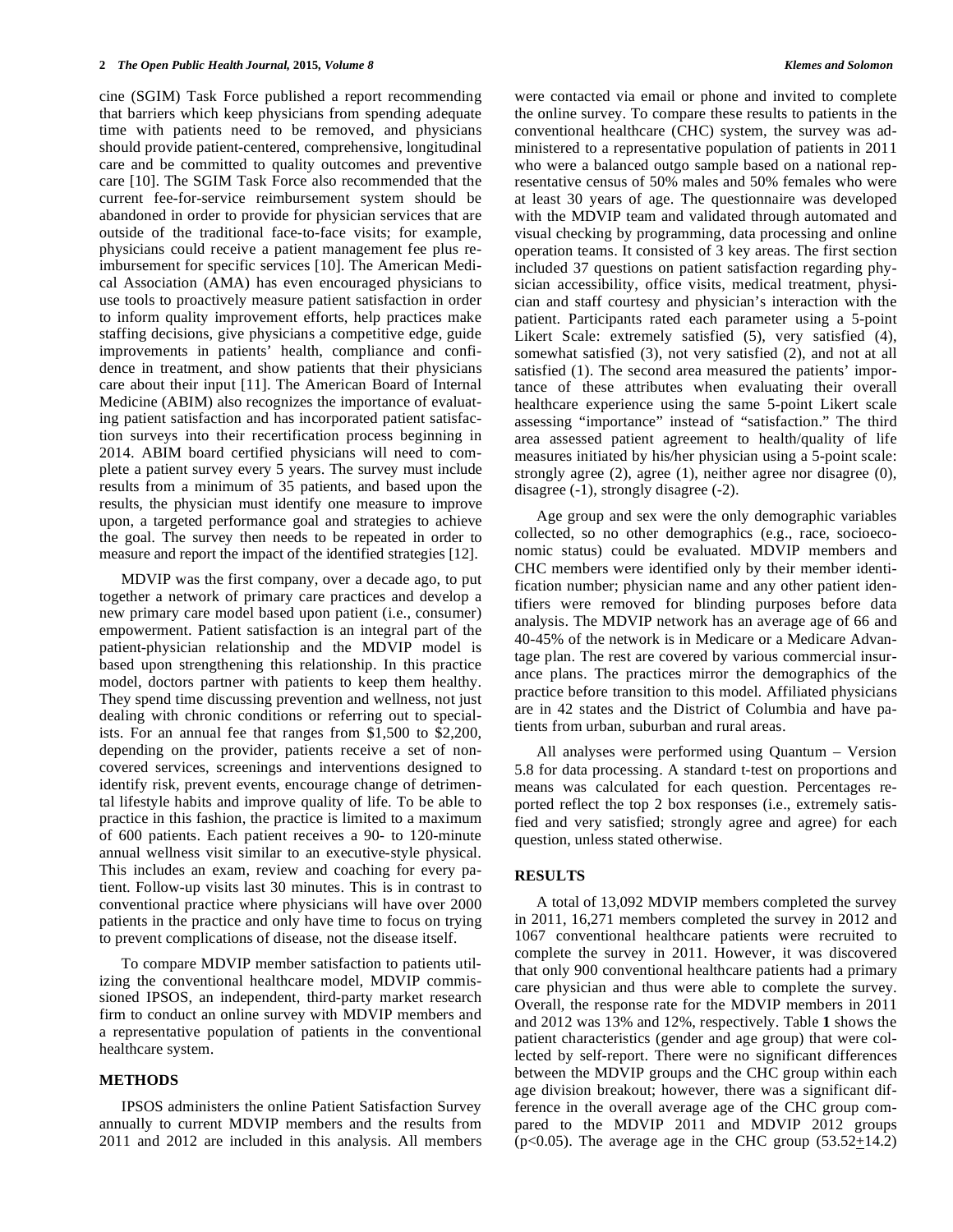| Table 1. |  | Study population age and gender demographics. |  |
|----------|--|-----------------------------------------------|--|
|----------|--|-----------------------------------------------|--|

| <b>Age and Gender</b> | <b>MDVIP</b><br>2011<br>a<br>$(N=13,092)$ | <b>MDVIP</b><br>2012<br>b<br>$(N=16,271)$ | <b>CHC</b><br>2011<br>$\mathbf c$<br>$(N=1067)$ |
|-----------------------|-------------------------------------------|-------------------------------------------|-------------------------------------------------|
| Gender                |                                           |                                           |                                                 |
| Male                  | 49% (N=6362)                              | 47% (N=7625)                              | 50% (N=534)                                     |
| Female                | 51% (N=6730)                              | 53% (N=8646)                              | 50% ( $N=533$ )                                 |
| Age Group (years)     |                                           |                                           |                                                 |
| 18-24                 | $< 1\%$ (N=9)                             | $<1\%$ (N=5)                              | 0% ( $N=0$ )                                    |
| $25 - 34$             | $1\%$ (N=95)                              | $<$ 1% (N=67)                             | $10\%$ (N=102)                                  |
| 35-44                 | 4% (N=527)                                | $2\%$ (N=324)                             | $23\%$ (N=241)                                  |
| $45 - 54$             | 14% ( $N=1868$ )                          | $10\%$ (N=1593)                           | $25\%$ (N=272)                                  |
| 55-64                 | 33% (N=4285)                              | 28% (N=4532)                              | $15\%$ (N=155)                                  |
| 65 or over            | 48% (N=6308)                              | 60% (N=9750)                              | 28% (N=297)                                     |
| Average Age $(SD)*$   | 63.81 (11.06)<br>$\mathbf c$              | 66.53 (10.47)<br>$\mathbf c$              | 53.52 (14.2)<br>$\mathbf c$                     |

\* Letter designations (a,b,c) after the average age denote statistical significance (p<0.05) versus the identified group.

was approximately 10 years younger compared to the MDVIP 2011 group  $(63.81 \pm 11.06)$  and the MDVIP 2012 group  $(66.53 \pm 10.47)$ .

#### **Important Attributes**

 The most important attributes to patients based on the top box response percentages were generally consistent across all patient test groups and mainly involved the physician-patient interaction and medical treatment. Attributes that were most important to patients included physician's explanation of the patient's condition and medications, physician's ability to ask questions in order to understand the patient's condition, physician's response to questions and concerns, physician's personal interest in the patient and his/her health, physician's familiarity with the patient's medical history and staff/physician returns calls in a timely manner. Other areas of importance included the ability to get an appointment when needed, the professionalism and courtesy of the office staff, physician's responsiveness to emergencies and the follow-up plan the physician develops for the patient. Table **2** lists the top attributes of importance to patients.

# **SATISFACTION**

#### **Physician Availability**

 Patients in the MDVIP model (i.e., MDVIP 2011 and MDVIP 2012) were significantly more satisfied versus their CHC counterparts with their ability to contact their physician during business hours (90% MDVIP 2011, 91% MDVIP 2012, 53% CHC patients), contact their physician after business hours (71% MDVIP 2011, 74% MDVIP 2012, 31% CHC patients) and obtain an appointment within 48 hours (85% MDVIP 2011, 87% MDVIP 2012, 55% CHC patients), p<0.05 for all parameters. A significantly higher number of MDVIP members were satisfied with their ability to get an appointment when needed compared to the CHC patients (93% MDVIP 2011, 94% MDVIP 2012, 65% CHC, p<0.05). Once in the physician's office, more patients in the MDVIP groups versus the CHC group claimed to wait less than 10 minutes in the reception area (78% MDVIP 2011, 79% MDVIP 2012, 41% CHC patients, p<0.05) and overall, MDVIP members were much more satisfied with the amount of wait time they experienced in the doctor's office (94% MDVIP 2011, 95% MDVIP 2012, 52% CHC, p<0.05) (Table **3**).

#### **Patient-Physician Relationship**

Overall, 97% of MDVIP members were satisfied with their relationship with their physician compared to just 58% of CHC patients (p<0.05). MDVIP members were statistically significantly more satisfied with their physician's attention to what they had to say, explanation of their condition and the amount of time spent with them during their appointment compared to CHC patients (see Table **3**).

#### **Loyalty to Physician**

Patient-reported physician loyalty was much higher in both MDVIP groups compared to the CHC population. Sixty-eight percent of patients in the MDVIP 2011 group and 72% of patients in the MDVIP 2012 group reported that they would never leave their physician compared to just 44% of patients in the CHC group  $(p<0.05)$ . Almost all of the patients in both MDVIP groups reported that they feel they are receiving the best care (92% MDVIP 2011, 94% MDVIP 2012) versus only 68% of CHC patients ( $p<0.05$ ), and a significantly higher number of patients in both MDVIP groups report that they feel more confident in their doctor's approach to their healthcare (79% MDVIP 2011, 80% MDVIP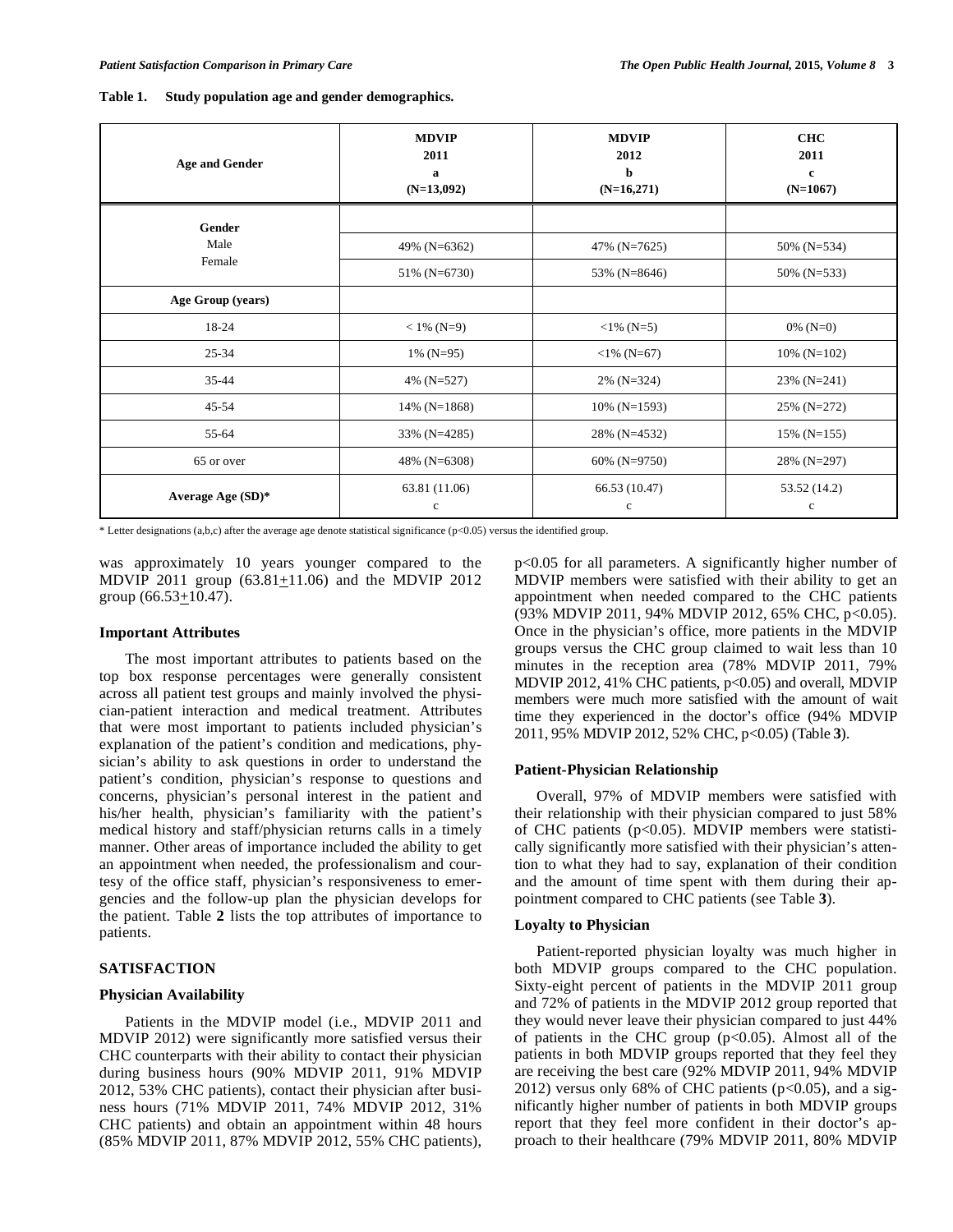#### **Table 2. Patient results – most important physician practice attributes\*.**

| <b>Attribute</b>                                                                                                                                                          | <b>MDVIP 2011</b><br>a | <b>MDVIP 2012</b><br>b | <b>CHC</b><br>$\mathbf{c}$ |
|---------------------------------------------------------------------------------------------------------------------------------------------------------------------------|------------------------|------------------------|----------------------------|
| <b>Physician Accessibility</b>                                                                                                                                            |                        |                        |                            |
| Ability to Get an Appointment When You Need It                                                                                                                            | 98 c                   | 98 c                   | 91                         |
| Ability to Contact Your Physician During Business Hours                                                                                                                   | 94 c                   | 94 c                   | 75                         |
| Ability to Contact Your Physician After Business Hours                                                                                                                    | 86 c                   | 86 c                   | 55                         |
| <b>Physician-Patient Interaction</b>                                                                                                                                      |                        |                        |                            |
| Physician's Explanation of Your Condition(s)                                                                                                                              | 99 c                   | 99 c                   | 94                         |
| Physician's Explanation of Your Medications (Prescription and Over-the-Counter)                                                                                           | 97 c                   | 97 c                   | 89                         |
| Physician's Bedside Manner                                                                                                                                                | 94 c                   | 92 c                   | 84                         |
| Amount of Time Your Physician Spends With You During Your Appointment                                                                                                     | 97 c                   | 97 c                   | 87                         |
| Physician's Attention to What You Have to Say                                                                                                                             | 100c                   | 100c                   | 94                         |
| Physician's Responses to Your Questions and Concerns                                                                                                                      | 100c                   | 100c                   | 95                         |
| Physician's Asks Questions to Understand Your Condition                                                                                                                   | 99 c                   | 99 c                   | 93                         |
| <b>Physician Treatment</b>                                                                                                                                                |                        |                        |                            |
| Administering Your Annual MDVIP Wellness Exam and Following Up on It                                                                                                      | 93 c                   | 92c                    | 80                         |
| Delivering Personalized Health Care                                                                                                                                       | 98 c                   | 98 c                   | 88                         |
| Physician's Personal Interest in You and Your Health                                                                                                                      | 99 c                   | 99 c                   | 90                         |
| Physician's Coordination of Your Specialist Care                                                                                                                          | 93 c                   | 91c                    | 81                         |
| Physician's Proactive Approach to Wellness and Disease Prevention                                                                                                         | 97 c                   | 96c                    | 86                         |
| Physician's Familiarity With Your Medical History                                                                                                                         | 99 с                   | 99 c                   | 91                         |
| Physician's Responsiveness to Emergencies                                                                                                                                 | 97 c                   | 91 c                   | 88                         |
| Physician's Follow-up After Hospitalization                                                                                                                               | 88 c                   | 71                     | 81 b                       |
| Physician's Ability to Make You/Your Family Confident in Self-care Mgt. After Visit<br>(i.e., Diet & Exer. Changes/Plan, Counseling Rec., Making Lifestyle Changes, etc.) | 91 c                   | 90c                    | 79                         |
| Diagnosing/Treating Any Problem                                                                                                                                           | 99 с                   | 99 c                   | 95                         |
| <b>Office Staff</b>                                                                                                                                                       |                        |                        |                            |
| Professionalism and Courtesy of Your Physician's Staff                                                                                                                    | 94 c                   | 95c                    | 85                         |
| Nurses/Medical Assistants Are Knowledgeable                                                                                                                               | 95 c                   | 95c                    | 87                         |

\*Results reported as a percentage of top 2 box responses ("Extremely Important" and "Very Important"). Letter designations after the number percentage denote statistical significance (p<0.05) versus the identified group.

2012, 61% CHC, p<0.05). Finally, significantly more MDVIP members have recommended their doctor in the past and are more likely to do so in the future. See Fig. (**1**).

#### **Quality of Life**

 Table **4** shows patient perceptions regarding their personal health. MDVIP had a significant impact on members' perceived health. Fifty-one percent of MDVIP 2011 members and 55% of MDVIP 2012 members believed that their health had improved since joining their doctor's practice compared to 46% of CHC patients  $(p<0.05)$ , and a significantly higher percentage of MDVIP members believed that

# in the CHC group. Interestingly, MDVIP members reported that they were more likely to eat healthy and exercise compared to their CHC counterparts (84% MDVIP 2011, 85% MDVIP 2012, 66% CHC, p<0.05).

they were in control of their life and their health than those

### **DISCUSSION**

 Anderson reported that the combination of long wait time and short time with the physician tends to result in the lowest levels of patient satisfaction, overall [14]. In our study, the MDVIP patients were significantly more satisfied with both of these parameters compared to the CHC group.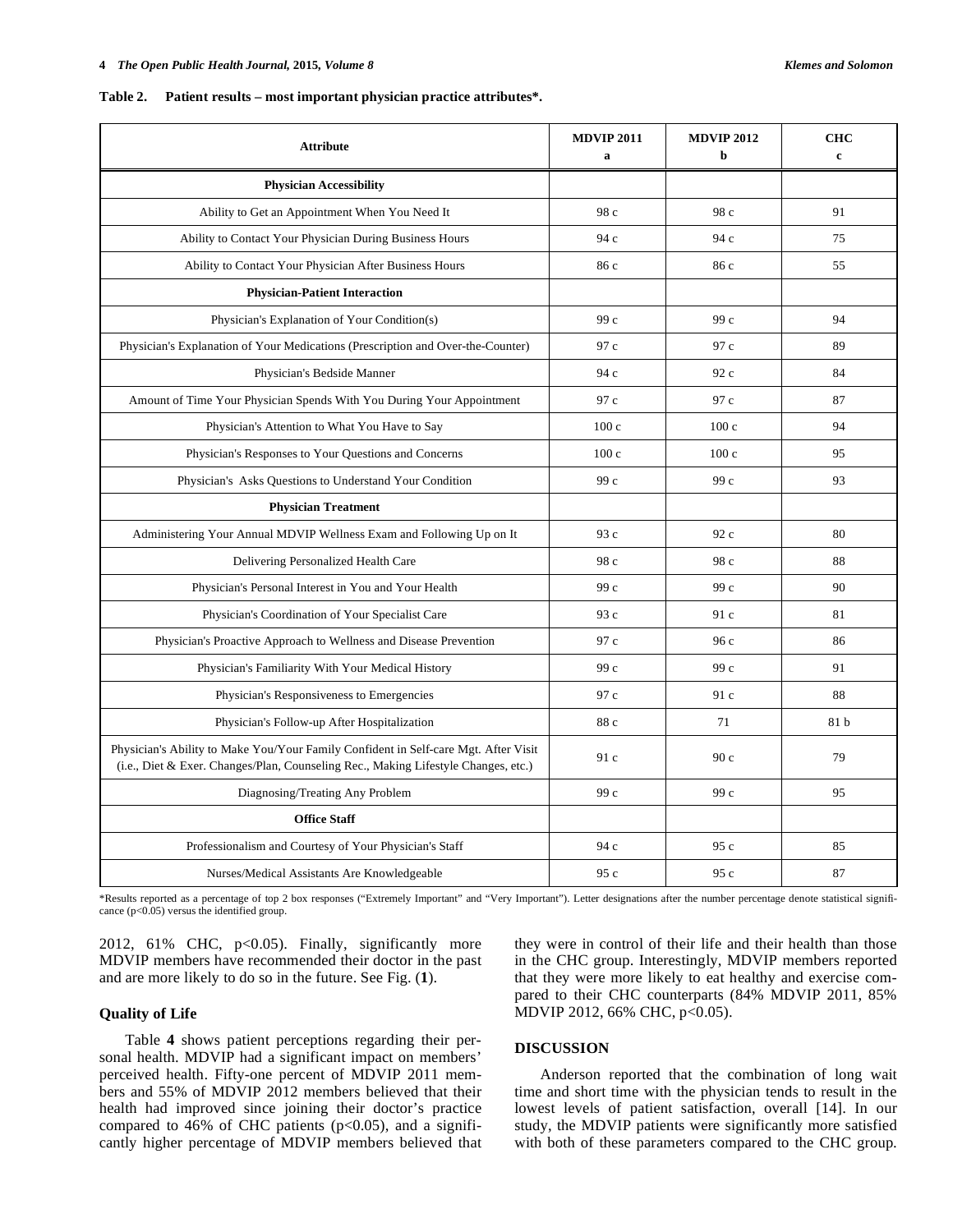**Table 3. Patient satisfaction\*. average rating (SD) and percentage of top 2 box responses –"Extremely" and "Very Satisfied" responses.** 

| <b>Questions</b>                                                                      | <b>MDVIP 2011</b><br>a<br>$N=13,092$ | <b>MDVIP 2012</b><br>b<br>$N=16,271$ | <b>Conventional Health</b><br>Care (CHC) c<br>$N=900$ | <b>Delta of Superiority</b><br>(CHC vs. MDVIP<br>2011) |
|---------------------------------------------------------------------------------------|--------------------------------------|--------------------------------------|-------------------------------------------------------|--------------------------------------------------------|
| <b>Patient-Centered Care</b>                                                          |                                      |                                      |                                                       |                                                        |
| Delivering Personalized Health Care                                                   | 4.75(0.53)<br>95% с                  | 4.77(0.52)<br>96% с                  | 3.91 (0.94)<br>69%                                    | 26% с                                                  |
| Physician's Personal Interest in You and Your<br>Health                               | 4.79(0.5)<br>97% с                   | 4.81(0.48)<br>97% с                  | 3.98(0.97)<br>72%                                     | 25% с                                                  |
| Relationship With Physician                                                           | 4.79 (0.49)<br>97% с                 | 4.81(0.48)<br>97% с                  | 3.91(0.9)<br>58%                                      | 39% с                                                  |
| Administering Annual Wellness Exam/Physical<br>and Following Up on It.                | 4.71(0.6)<br>90% с                   | 4.75(0.55)<br>90% с                  | 3.92(0.95)<br>67%                                     | 23% с                                                  |
| Follow-up Plan Your Doctor Develops for Your<br>Health                                | 4.63(0.64)<br>85% с                  | 4.64(0.63)<br>84% с                  | 3.79(0.98)<br>61%                                     | 24% с                                                  |
| Physician's Approach to Wellness and Prevention                                       | 4.74(0.55)<br>95% с                  | 4.76(0.53)<br>96% с                  | 3.94(0.96)<br>70%                                     | 25% с                                                  |
| <b>Remove Barriers That Keep Physician From</b><br><b>Spending Time With Patients</b> |                                      |                                      |                                                       |                                                        |
| Amount of Time Your Physician Spends with<br>You During Your Appointment              | 4.84(0.42)<br>97% с                  | 4.84(0.42)<br>98% с                  | 3.95(0.96)<br>71%                                     | 26% с                                                  |
| Ability To Contact Physician During Business<br>Hours                                 | 4.69(0.6)<br>90% с                   | 4.71 (0.58)<br>91% с                 | 3.57(1.05)<br>53%                                     | 37% с                                                  |
| Ability to Contact Physician After Business Hours                                     | 4.72(0.58)<br>71% с                  | 4.73(0.57)<br>74% с                  | 3.25(1.2)<br>31%                                      | 40% с                                                  |
| <b>Ease of Getting Appointment</b>                                                    |                                      |                                      |                                                       |                                                        |
| Ability to Get an Appointment<br>When You Need It                                     | 4.7(0.58)<br>93% с                   | 4.71(0.57)<br>94% с                  | 3.8(0.97)<br>65%                                      | 28% с                                                  |
| Amount of Time You Wait in the Waiting Room                                           | 4.63(0.61)<br>94% с                  | 4.66(0.59)<br>95% с                  | 3.5(1.06)<br>52%                                      | 42% с                                                  |
| <b>Attentiveness and Courtesy</b>                                                     |                                      |                                      |                                                       |                                                        |
| Physician's Attention to What<br>You Have to Say                                      | 4.83(0.46)<br>97% с                  | 4.83(0.45)<br>98% с                  | 4.1(0.93)<br>77%                                      | 20% с                                                  |
| Physician's Responses to Your<br>Questions and Concerns                               | 4.81 (0.47)<br>97% с                 | 4.82(0.46)<br>97% с                  | 4.1(0.9)<br>76%                                       | $21\%$ c                                               |
| Professionalism and Courtesy of Your Physician's<br><b>Staff</b>                      | 4.67(0.6)<br>95% с                   | 4.71(0.56)<br>96% с                  | 4.02(0.87)<br>75%                                     | 20% с                                                  |
| <b>Prescribed Treatments</b>                                                          |                                      |                                      |                                                       |                                                        |
| Physician's Explanation of Your Medications                                           | 4.78 (0.49)<br>95% с                 | 4.79 (0.48)<br>96% с                 | 4.03(0.87)<br>73%                                     | 22% с                                                  |
| Physician's Explanation of Your Condition                                             | 4.81(0.46)<br>97% с                  | 4.81(0.46)<br>97% с                  | 4.05(0.92)<br>74%                                     | 23% с                                                  |

\* Letter designations after the number percentage denote statistical significance (p<0.05) versus the identified group.

In addition, a significantly higher number of MDVIP patients believe they are receiving the best care, report they would never leave their doctor and would recommend their doctor to others in the future compared to the CHC patients.

 In a previously conducted observational study involving 60 office visits in the conventional healthcare setting, only a little over a half of the patients (59%) said that they were satisfied with their visit. The remainder had issues related to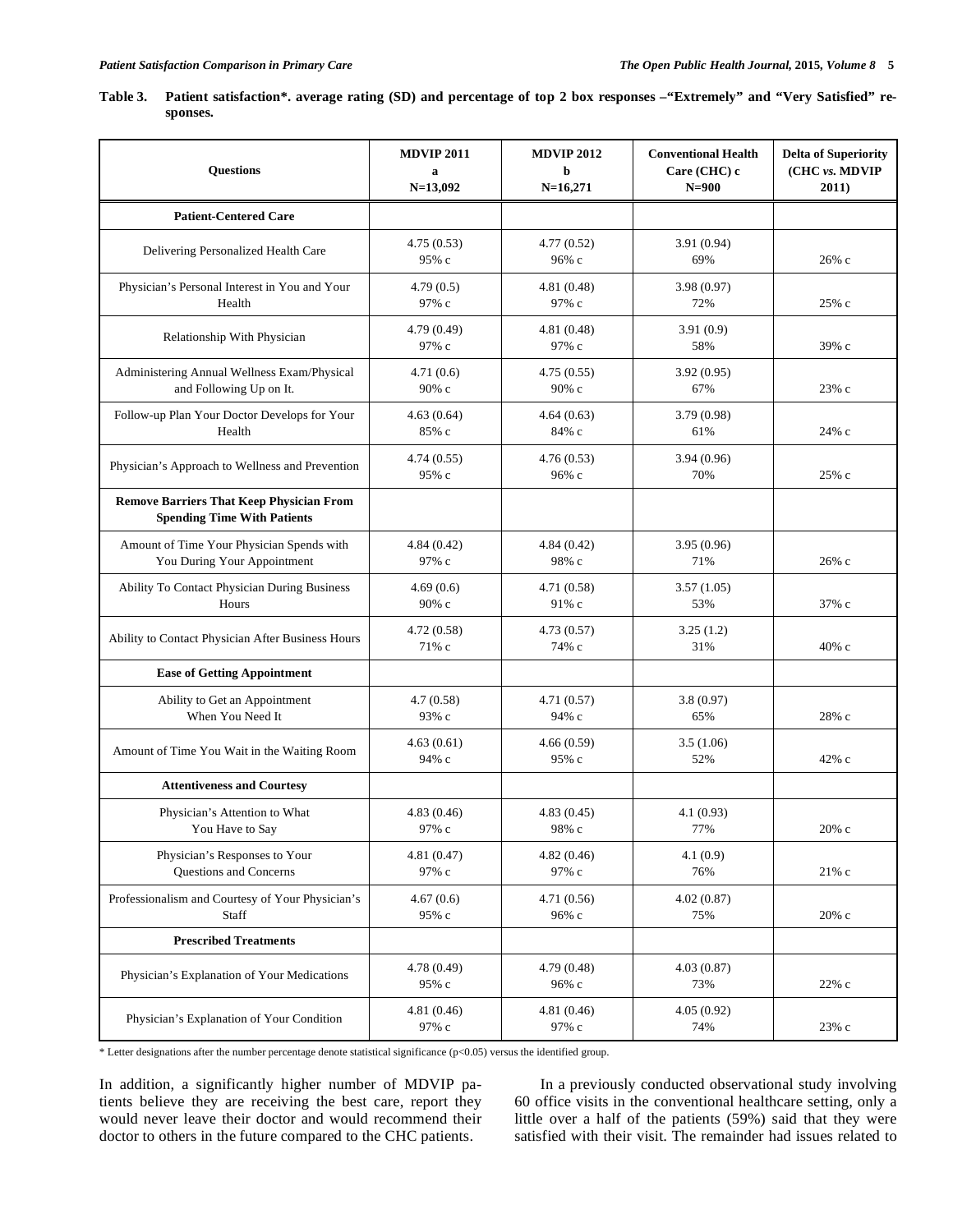

**Fig (1)**. Patient loyalty to physician (agree and highly agree responses).

| Table 4. Patient-perceived health outcomes*. Percentage of top 2 box responses - "Highly Agree" & "Agree" responses. |  |  |
|----------------------------------------------------------------------------------------------------------------------|--|--|
|                                                                                                                      |  |  |

| <b>Health Parameter</b>                                                                    | MDVIP $2011(a)$<br>$N=13,092$ | MDVIP $2012(b)$<br>$N=16,271$ | <b>Conventional</b><br>Health Care (c)<br>$N=900$ | <b>Delta of Superiority</b><br>(CHC vs. MDVIP<br>2011) |
|--------------------------------------------------------------------------------------------|-------------------------------|-------------------------------|---------------------------------------------------|--------------------------------------------------------|
| I believe my health has improved since joining my<br>doctor's practice                     | 51% c                         | 55% ac                        | 46%                                               | 5% c                                                   |
| I feel my condition is well managed or under control<br>since joining my doctor's practice | 74% с                         | 77% ac                        | 62%                                               | $12\%$ c                                               |
| I feel I have an excellent quality of life for a longer<br>period of time                  | 69% с                         | 74% ac                        | 59%                                               | $10\%$ c                                               |
| MDVIP/my doctor helps me live a healthy, vibrant life                                      | 56% с                         | $62\%$ ac                     | 51%                                               | 5% c                                                   |
| I feel in control of my life and health                                                    | $80\%$ c                      | 82% ac                        | 73%                                               | $7\%$ c                                                |
| I make a conscious effort to eat healthy and exercise                                      | 84% с                         | 85% ac                        | 66%                                               | 18%c                                                   |
| I feel better/more confident in my doctor's approach<br>than the typical health system     | 79% с                         | 80% ac                        | 61%                                               | 18% с                                                  |
| MDVIP/My Doctor plays a positive role in my<br>everyday life.                              | 52% c                         | 58% ac                        | 47%                                               | 5% c                                                   |

\*Letter designations after the number percentage denote statistical significance (p<0.05) versus the identified group.

the service they had received including time spent waiting in both the reception area and examination room, with an average wait time of 31 minutes. The amount of time that the physician actually spent with the patient also impacted the degree of satisfaction. Patients reported that the physicianpatient relationship (45%) and the medical information received (41%) were the most valued parts of the visit [15]. This is consistent with other studies that indicated that the patient's most important attributes of healthcare are patientcentered, including time spent with the physician, the willingness of the physician to listen to the patient and expectations for treatment [14].

The MDVIP personalized preventive care model is an innovative and important model due to the high and everincreasing costs of U.S. healthcare and the shift to consumer empowerment. The Medical Outcomes Study of over 17,000 patients showed that it was desirable for providers to reduce patients' office waits and spend more time with patients [16]. Notably, the authors concluded that even though these improvements might decrease revenues, it was important to find the most cost-effective ways to improve patients' experiences. Thus, MDVIP was the first company to develop this new model that focuses on personalized preventive healthcare by delivering preventive screenings and diagnos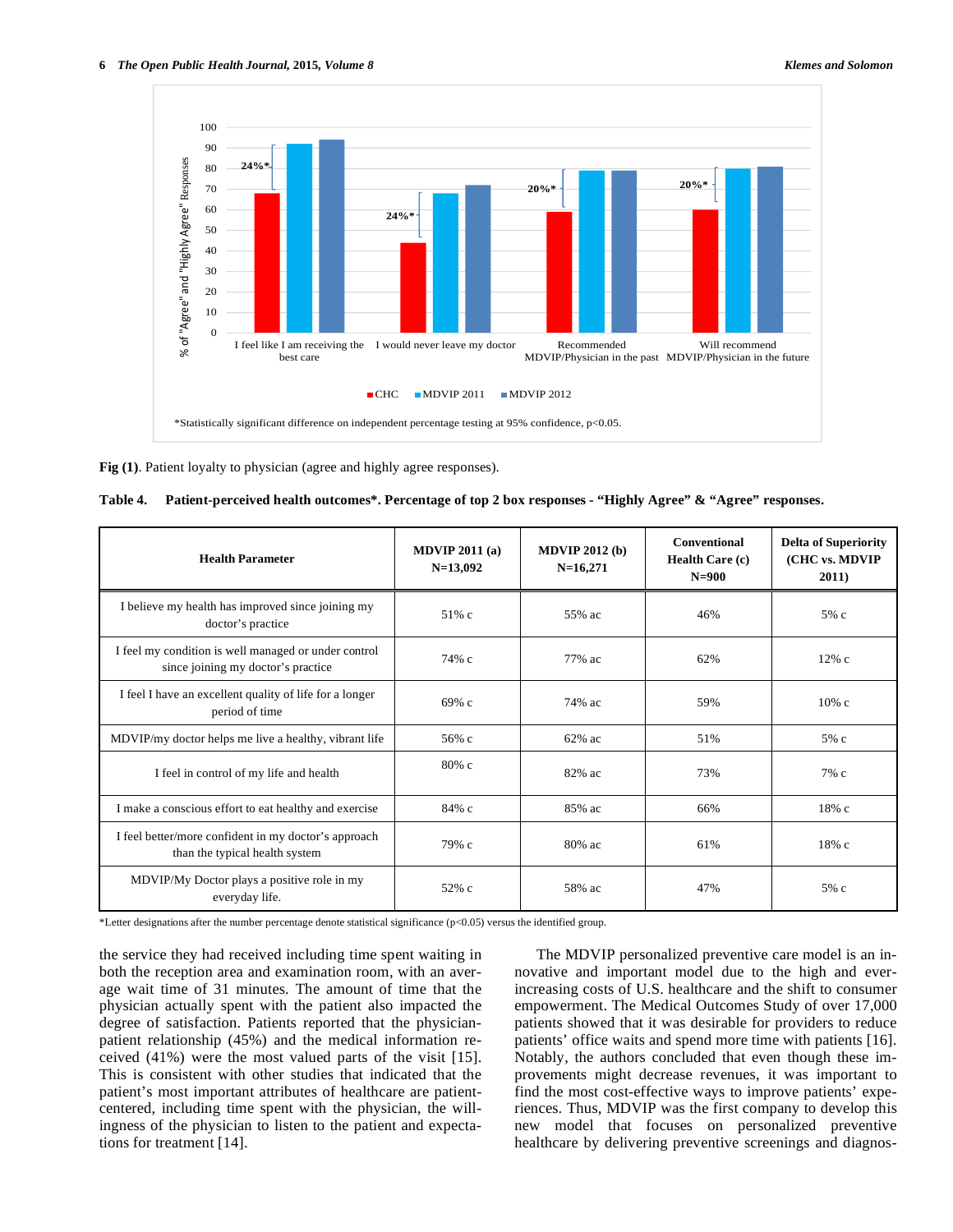tics as well as limiting the number of members in each practice to be able to logistically deliver the service. The model design allows physicians to provide more personalized attention to disease screening and prevention programs, not just the diagnosis and treatment of illness [17]. An annual membership fee pays for the preventive and wellness services not covered by managed care or other common health insurance plans and enables physicians to decrease their practice size. The physician now has the time to spend with patients during their yearly wellness exam (90-120 minutes) and for routine follow-up visits (30 minutes). As a result, MDVIP members receive same-day or next-day appointments for urgent and non-urgent care and the ability to reach their physician 24 hours a day [17]. However, this model is not a third-party payer; members still need traditional health insurance to cover the costs of inpatient and outpatient visits, services provided by specialists and other medical services (e.g., labs, X-rays) [17]. Since they are paying an annual membership fee in addition to their insurance premiums, MDVIP members may have a greater expectation of service; nevertheless, results from this survey show that the majority of MDVIP members are having their expectations met or exceeded, would continue/renew their membership and would recommend MDVIP to family and friends.

Interest in determining patient satisfaction/experiences with regard to physician interactions has been increasing in recent years primarily because patients are more involved in decisions and assuming more costs of their healthcare. The Patient Protection and Affordable Care Act of 2010 mandated that the Centers for Medicare and Medicaid Services (CMS) utilize the Consumer Assessment of Healthcare Providers and Systems (CAHPS) surveys developed at the Agency for Healthcare Research and Quality (AHRQ) for public reporting. [18]. It is currently the most widely used survey instrument that asks consumers about their experiences with and evaluations of ambulatory care received from both health plans and healthcare professionals. The CAHPS 2.0 questionnaire, which includes 43 questions regarding access to care, doctor communication, office staff, getting needed care and health plan customer service, is conducted by mail or telephone and distributed to members of privately insured health plans serving public and private employers (including Medicare beneficiaries) across the U.S. Data from the CAHPS surveys are publically available and are used by a wide range of health plans, including state Medicaid programs, employer groups, the Medicare program and the Federal Employees Health Benefits Program [19].

In the first 12-month, national Clinician and Group (C&G) Survey report compiled and released by the CAHPS Database in November 2010 of 128,030 adult responders, the highest scoring CAHPS composite was doctor communication, and the lowest scoring composite was access to care across all physician specialties [19]. The results seen in our CHC population were very consistent with the findings from the C&G survey (Adult Primary Care 6-point scale version). In the C&G survey, 62% of respondents stated that they "always" ("top box score" on 6-point scale) received an appointment for care as soon as they thought they needed it, compared with 65% of CHC patients in our study. With respect to the ability to contact the doctor's office about a medical question, 55% of C&G survey responders stated that

they "always" could get answers during business hours, and 64% stated that they "always" could get answers after regular office hours. Again, these results were similar to what we found in the CHC population who reported that 53% could contact their physician during business hours and only 31% could contact their physician after business hours. In the C&G survey, 27% of responders stated that their office visit "always" started within 15 minutes of the appointment time, compared to 41% of the CHC population reporting that their average time in the waiting room was less than 10 minutes. Finally, when participants were asked about doctor communication, 74% of C&G survey responders stated that the doctor "always" spends enough time with them compared to 71% of the CHC group, and 78% of C&G survey responders stated that their doctor "always" explains things in a way that is easy to understand versus 74% of CHC responders [19].

As expected, MDVIP members reported higher "top box" responses regarding access to care and doctor communication compared to the national C&G survey for all comparable questions. Overall, when compared to both the C&G survey results and the CHC group results, the majority of the parameters evaluated were rated significantly higher by MDVIP members.

The results of this patient satisfaction survey are not just important from an emotional standpoint. Several studies have reported that good physician-patient communication can promote patient adherence with their prescribed treatment plan and ultimately improve health outcomes, patient feelings about their disease and the impact on their life [18, 20, 21]. In one study of patients who were being treated for acute myocardial infarction (AMI), those patients who reported better patient care had significantly better survival rates one year post AMI. In another study looking at patient satisfaction in hospitals, the hospitals with higher patient satisfaction ratings were associated with lower in-hospital complications and patient mortality [18]. Conversely, health status and health outcomes affect satisfaction. In general, sicker patients tend to report lower satisfaction, with the possible exception of some chronically ill groups [22]. Our study supports these findings. The MDVIP population reported higher satisfaction with their physician relationship than patients in the conventional healthcare group and also tended to eat healthier and exercise more.

The 2013 MDVIP member satisfaction survey has just been completed and topline results show that patient satisfaction continues to be strong with 92% of members very/extremely satisfied with being a patient in an MDVIP– affiliated practice, which is statistically higher than prior years. Overall, member experience satisfaction continues to be high and there was a strong intention for patients to renew their membership (90%). This is consistent with yearly renewal rates of 92-94% over this time period.

The results from this survey demonstrated that the majority of MDVIP members are satisfied with the quality of care they receive. In addition to being a personalized preventive model that is patient-centered, MDVIP believes that the additional attention, time and focus on prevention and wellness will lead to better health outcomes and ultimately lower healthcare costs. In MDVIP's first comparative utilization study of commercial and Medicare health plans from the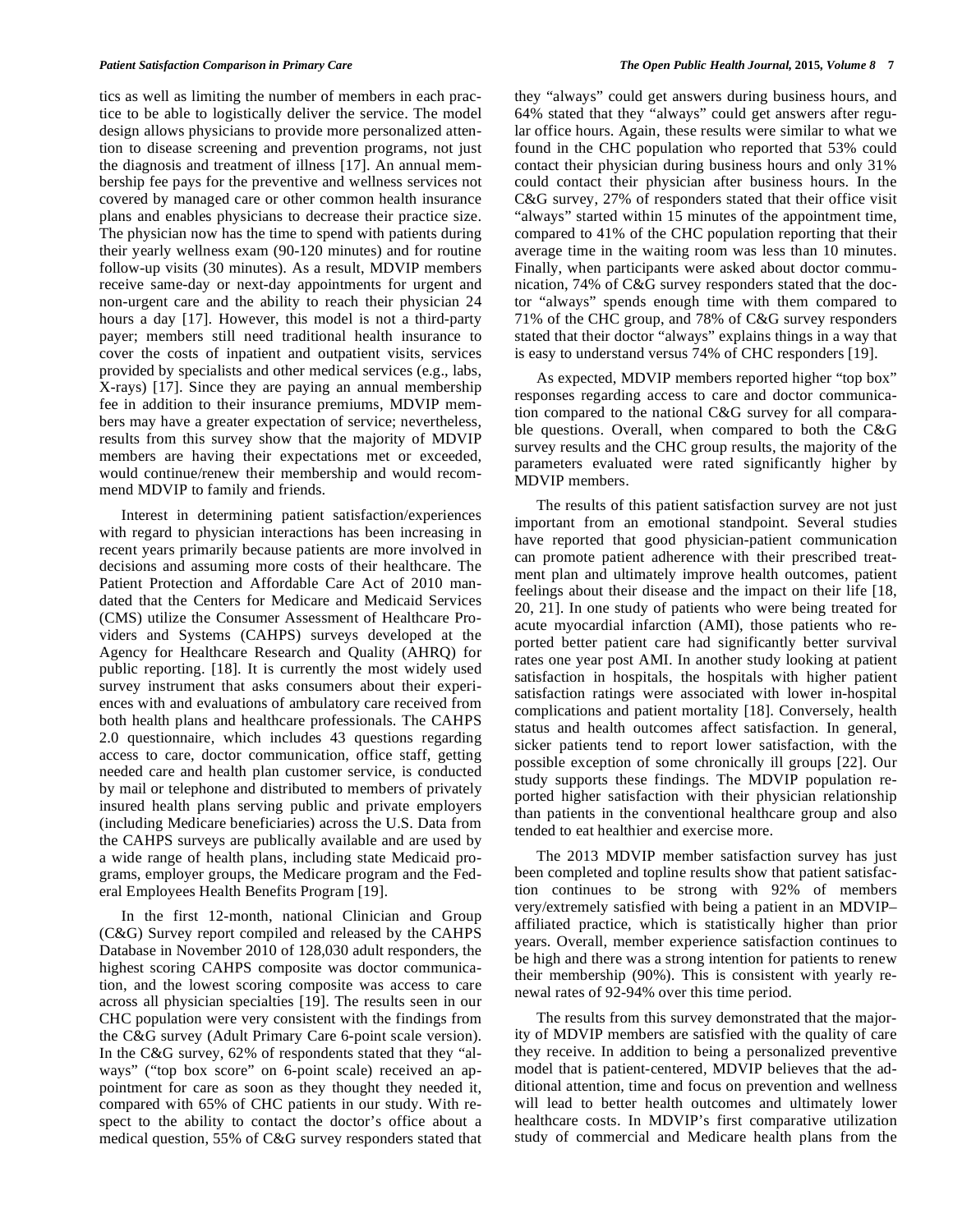Intellimed database, MDVIP commercially insured members were approximately 72% less likely to be hospitalized and MDVIP Medicare members were 79% less likely to be hospitalized relative to nonmembers in 2010 [23]. This reduction in hospitalizations represents a monetary savings of \$2,551 per patient and over \$300 million to the Medicare program annually. The cost savings in hospital utilization alone would more than cover the MDVIP annual membership fee and would ensure that patients get comprehensive, integrated care. A second study also showed significantly fewer hospitalizations and ER admissions in the MDVIP Medicare Advantage population [13].

There are several limitations to this study. The patients in the MDVIP groups were, on average, approximately 10 years older compared to the CHC group (approximately 65 years of age versus approximately 55 years of age) and overall, all 3 study groups were older populations, so the results presented here may not necessarily be generalizable to other settings or groups of patients. Interestingly, the CHC results were similar to other data published in the literature for older patients. Also, only a small amount of demographic information was collected since this portion of the satisfaction survey was optional, so it is difficult to determine how our results are impacted by race, socioeconomic factors, etc. In addition, for some questions (e.g., your physician's responsiveness to emergencies, your physician's care when you are hospitalized), the number of responders was lower; however, these questions were not necessarily applicable to all responders, and therefore the answer was missing (i.e., not applicable).

#### **CONCLUSION**

In conclusion, the MDVIP model may enable a better primary care physician-patient relationship versus the conventional healthcare system, which could ultimately result in improved health outcomes. Today's healthcare system does not provide the patient convenience that is seen in the MDVIP model. Patients in the MDVIP model have better access to their physician, both during and after business hours, tend to be more satisfied with their ability to get an appointment when they need it and have a shorter wait time once they reach the office. MDVIP members demonstrated significantly greater loyalty to their physician by reporting that they would never leave him/her and are more likely to recommend their doctor to others. Finally, the MDVIP model appears to have a positive, significant impact on members' self-perceived health, with more members believing that their health has improved since joining their doctor's practice, and empowering members to believe that they are in control of their life and their health.

#### **CONFLICT OF INTEREST**

Andrea Klemes is an officer at MDVIP. Harold Solomon is an MDVIP-affiliated physician.

# **ACKNOWLEDGEMENTS**

The authors gratefully acknowledge the assistance of Robin Spletzer in the writing and preparation of the manuscript and IPSOS and Monica Edelman for data consultation.

# **APPENDIX 1**

| <b>Patient Satisfaction Survey Questions</b>                                                 |
|----------------------------------------------------------------------------------------------|
| Delivering personalized health care<br>1.                                                    |
| 2.<br>Physician's personal interest in you and your health                                   |
| Familiar with your medical history<br>3.                                                     |
| Relationship with physician<br>4.                                                            |
| Administering annual wellness exam/physical and following up on it<br>5.                     |
| Physician's proactive approach to wellness and disease prevention<br>6.                      |
| The follow-up plan your doctor develops for your health<br>7.                                |
| Physician's coordination of your specialist care<br>8.                                       |
| Physician's approach to wellness and prevention<br>9.                                        |
| 10. The amount of time your physician spends with you during your<br>appointment             |
| 11. Ability to contact physician during business hours                                       |
| 12. Ability to contact physician after business hours                                        |
| 13. Your physician's responsiveness to emergencies                                           |
| 14. I feel better equipped to navigate the complex healthcare system                         |
| 15. Ability to get an appointment when you need it                                           |
| 16. Ability to get a same-day appointment                                                    |
| 17. Has office hours on evenings/Saturdays                                                   |
| 18. Convenience of office location                                                           |
| 19. Amount of time you wait in the waiting room                                              |
| 20. Amount of time you wait in exam room before seeing doctor                                |
| 21. Physician's attention to what you have to say                                            |
| 22. Physician's responses to your questions and concerns                                     |
| 23. Physician asks questions to understand your condition                                    |
| 24. Staff/Doctor returns calls in a timely manner                                            |
| 25. Nurses/Medical Assistants are knowledgeable                                              |
| 26. Professionalism and courtesy of your physician's staff                                   |
| 27. Reception area helps you feel at ease                                                    |
| 28. Examination room is pleasant                                                             |
| 29. Diagnosing/treating any problem                                                          |
| 30. Physician's follow-up call to deliver test/imaging results                               |
| 31. Physician's ability to make you /family confident in self-care<br>management after visit |
| 32. Physician's follow-up after hospitalization                                              |
| 33. Physician's explanation of your medications                                              |
| 34. Physician's explanation of your condition                                                |
| 35. Your physician's bedside manner                                                          |
| 36. Being a patient in an MDVIP practice                                                     |
| 37. Goes extra mile for you despite insurance barriers                                       |